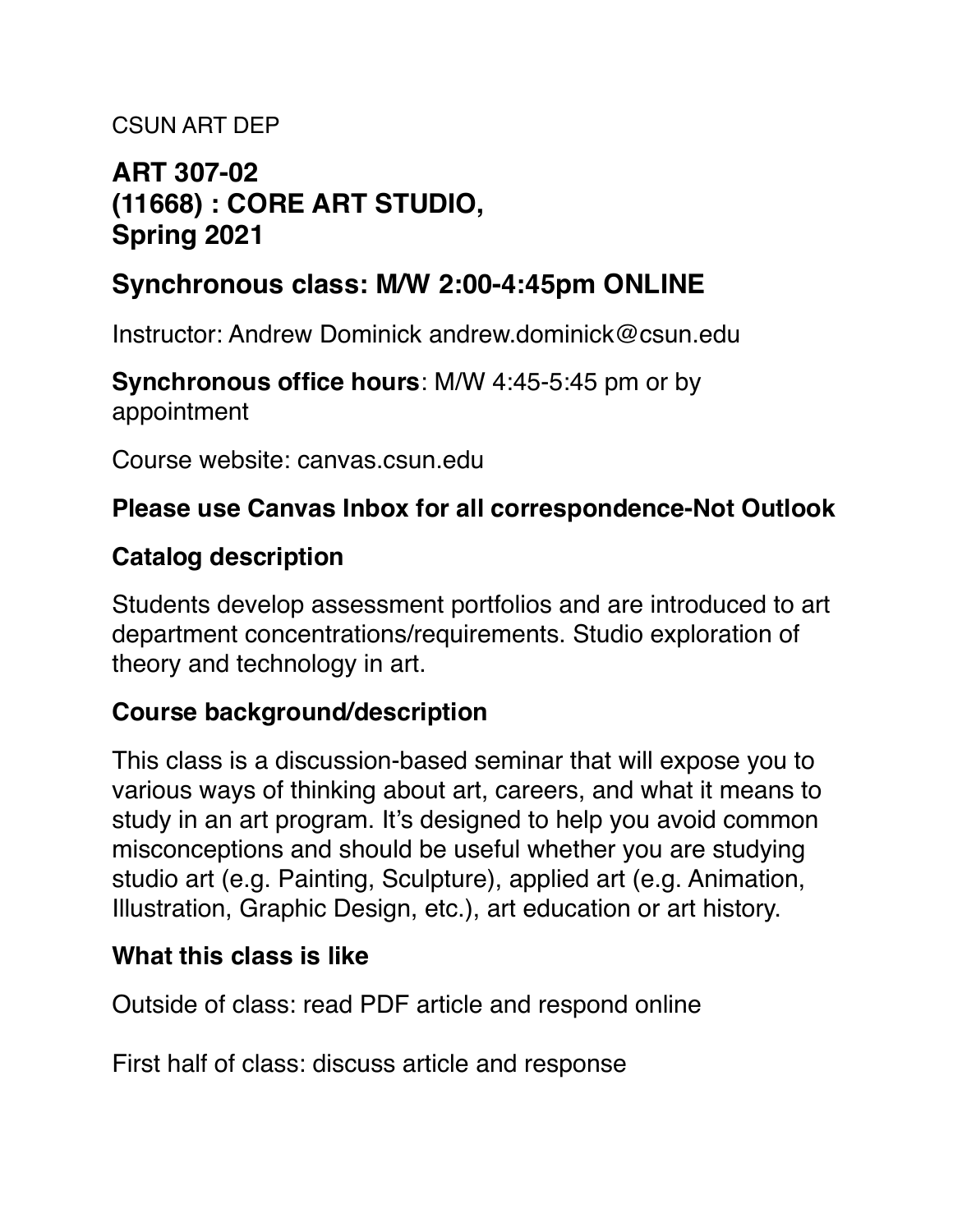Second half of class: continue discussion or do in-class project

# **Approach**

For most classes you'll have several days to read a PDF document and respond to the study questions/prompt in an online forum. You must submit your responses by Saturday midnight the weekend before class (you may submit earlier if you like). This gives me time to carefully review everyone's submissions before class. In class, we'll discuss the reading(s) and your responses. Note that some of the readings have links to videos and other related materials.

Note: missing class on certain days (e.g. faculty presentations) will result in a significant grade deduction.

# **Things to do right now**

1. Toward the middle of the semester, we will be discussing How to Find Fulfilling Work, the text for this class. You may wish to begin reading it now. Don't wait until the last

minute. Past students have really liked this book and found it a quick, interesting and useful read. You can also get it immediately as a kindle text.

2. We will be discussing two films in depth: Twister (1996) and The Hunger Games (2012). Please watch these films beforehand. They are available for streaming, free from many public libraries and inexpensively on DVD (e.g. from Amazon).

## **Topics and activities subject to change**

#### **Week 1. Intro to course**

Monday 01/25 All Students Wednesday 01/27 No in class meeting.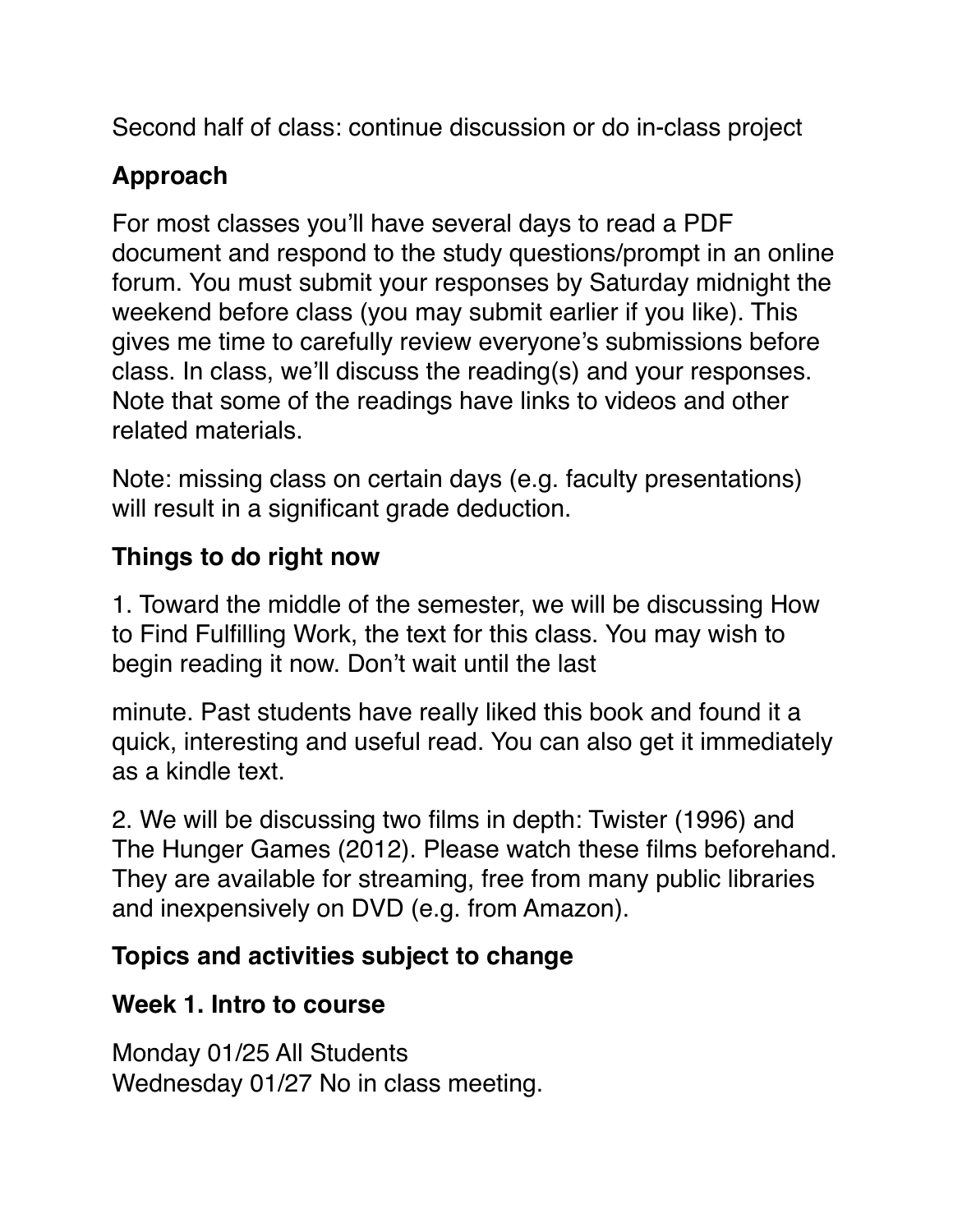# **Week 2. FPMF 1: Applied Art / Studio Art (10 pts)**

Students often think that the main difference between commercial art and studio art (fine art) is that in commercial art, you get paid to do art while in studio art, you do whatever you want. Actually, while these fields overlap, they represent very different assumptions about the way that art works.

Monday 02/01 Section A Wednesday 02/03 Section B

# **Week 3. FPMF 2: Dear Julia (10 pts)**

An insider's view of what it means to study and practice art. Covers common misconceptions about "hard work," the 10,000 hour rule, critique, etc. (videos at end of class as prep for DC)

Monday 02/08 Section A Wednesday 02/10 Section B

# **Week 4. FPMF 3: The Disappearing Century (10 pts)**

We discuss the waning influences of Freudian psychology, modernism/modern architecture, and the idea of the frontier. Learn to talk about your work in a way that seems contemporary and not dated. LECTURE

Monday 02/15 Section A Wednesday 02/17 Section B

# **Week 5. FPMF 4: Making art that connects (10 pts)**

The stereotypical view of art is that it is all about the artist's ideas and skills. In this chapter, we discuss how good artists go beyond self to tap into the often unvoiced assumptions of our culture-atlarge. (Assign Project)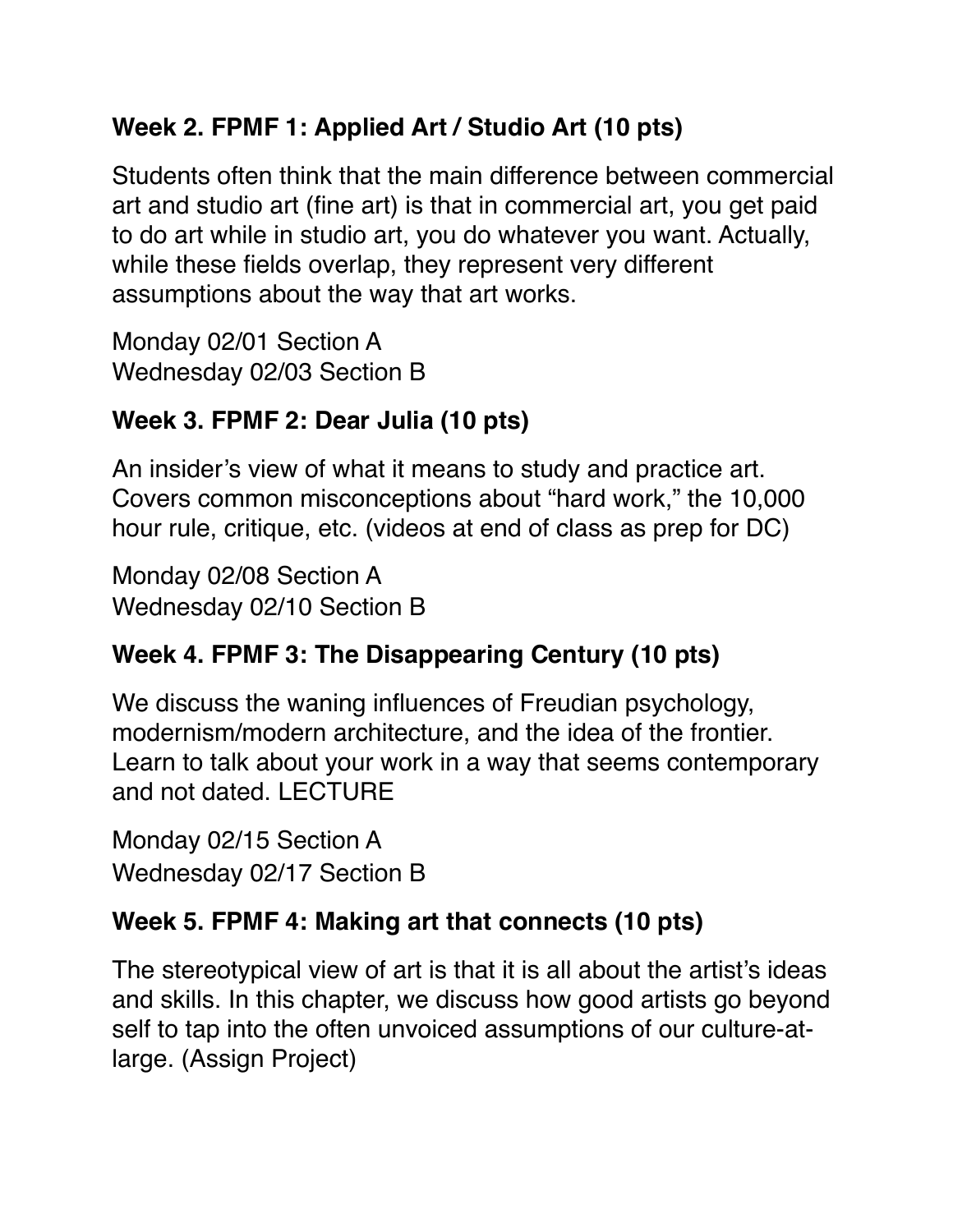Monday 02/22 Section A Wednesday 02/24 Section B

#### **Week 6. FPMF: Art that Connects Project (20pts)**

Create a new logo for Hunger Games, What does an apartment in Capital City look like, What kind keychain does Jonas have, What is in \_\_\_\_\_\_ purse vs Helen Hunts purse?

Monday 03/01 Section A Wednesday 02/03 Section B

# **Week 7. FPMF 5: Dreaming (10 pts)**

What's the difference between the American Dream and Disney dreaming? What's the difference between following your dreams and following your passion? Why do bankers avoid lending money to people passionate about their business? Discussion of fundamental approaches to career development.

Monday 03/08 Section A Wednesday 03/10 Section B

#### **Week 8: How to Find Fulfilling Work, Ch. 1-3 (10 pts) Discussion of book.**

Monday 03/15 Section A Wednesday 03/17 Section B

#### **Week 9**

Monday 03/22 No meeting spring break Wednesday 03/24 No meeting spring break

## **Week 10: Drips in the 21st Century (20pts)**

Monday 03/24 Section A & Section B Wednesday 03/26 No meeting/Studio time for Drip Project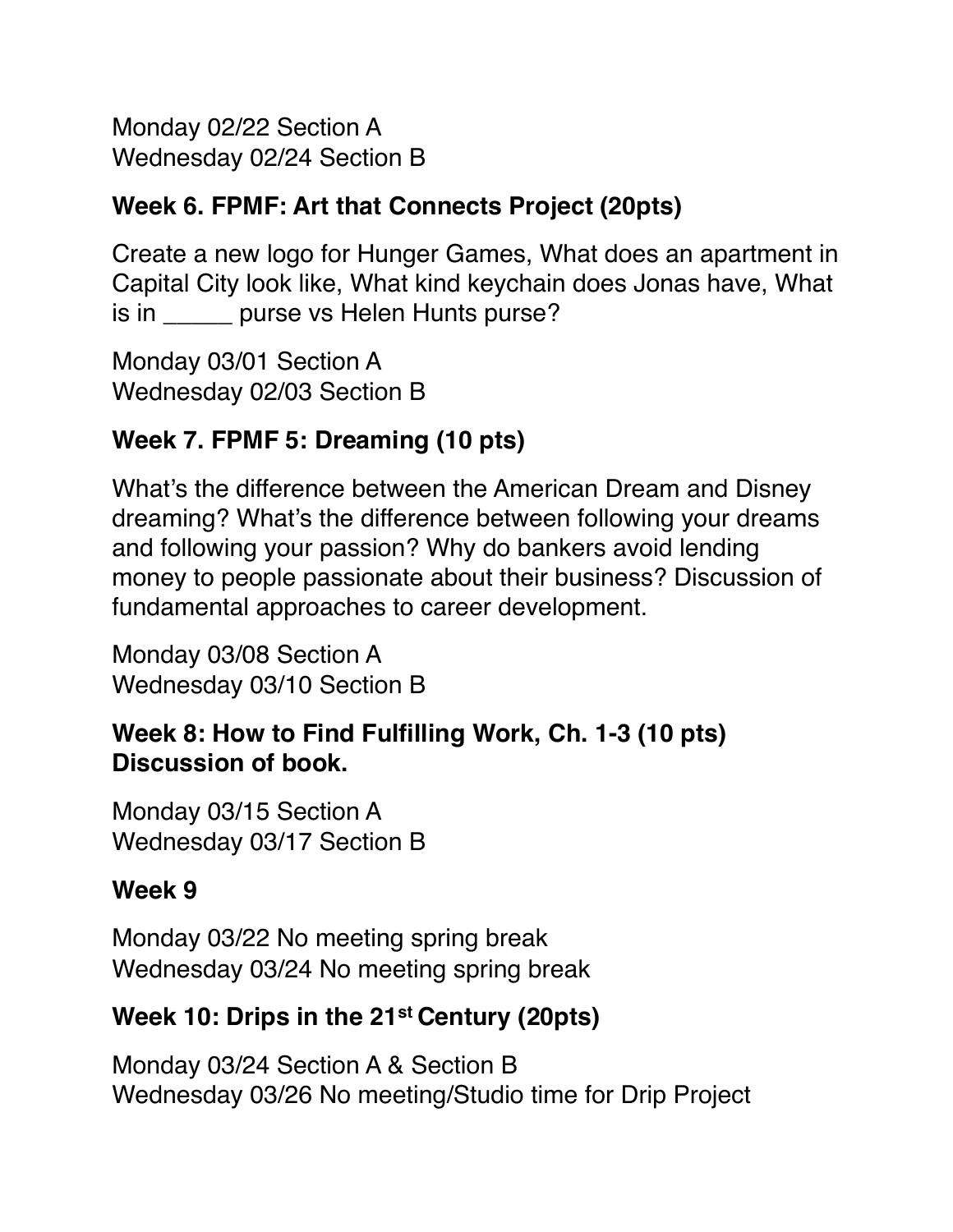#### **Week 11: How to Find Fulfilling Work, Ch. 4-6 (10 pts) Discussion of book continued**

Monday 03/29 Section A Wednesday 03/31 Section B

## **Week 12: Project Critique: Drips in the 21st Century (10 pts)**

Monday 04/05 Section A Wednesday 04/07 Section B

#### **Week 13: FPMF 6/7. From Therapy to Artistic Authority & Accessing a Culture of Power (10 pts)**

Is what we want artistic freedom? Or is it connection to others? What is discourse? These chapter suggests that the task of art is related to the development of personal authority and understanding power through discourse.

Monday 04/12 Section A Wednesday 04/14 Section B

## **Week 14: Individual Conferences (10 pts)**

Monday 04/19 Section A: I will post a schedule Wednesday 04/21 Section B: I will post a schedule

## **Week 15: Individual Conferences (10 pts)**

Monday 04/26 Section A Wednesday 04/28 Section B

## **Week 16: Informal Presentations (20 pts)**

Monday 05/03 Section A Wednesday 05/05 Section B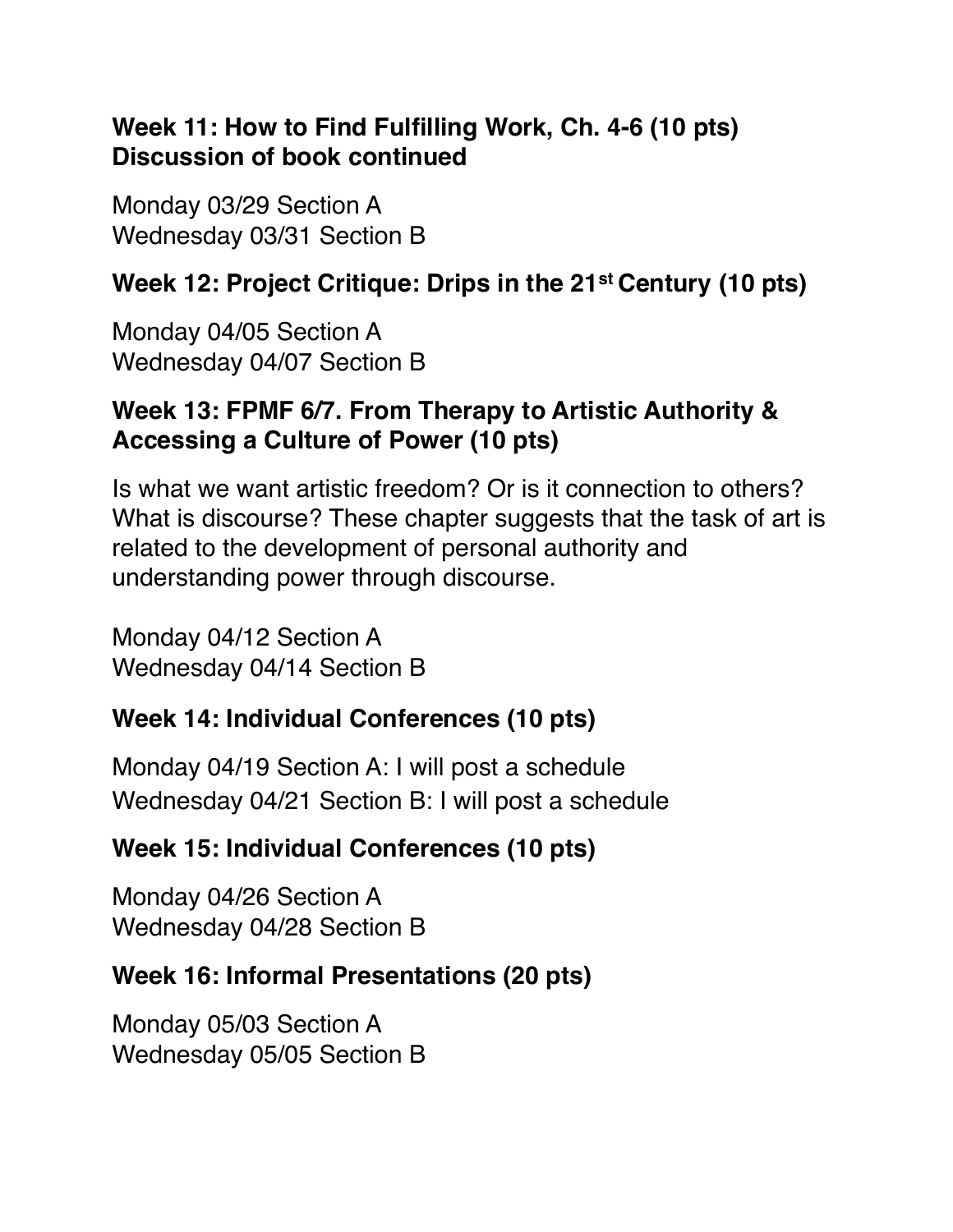## **Week 17: Pandemic Prompt**

Monday 05/10 Section A Wednesday 05/12 Section B

# **Final 05/17 3:00- 5:00pm**

# **Grading**

You can get an A in this class if you do a good job on the projects, don't miss class, and turn everything in on time. To get full credit for a class session, you must answer the forum questions on Canvas on time (Sat. midnight the weekend before class) and show up in class and be prepared to discuss/present as specified.

An overall citizenship/participation/timeliness grade will be multiplied with your final point total. Possible grades  $=$  (.5, .6, .7, .8, .9, 1.0). This means that if you get 200 points and a citizen/ participation/timeliness grade of .7, your final score will be 140. I expect that most people will get full credit (1.0) for this grade. Note that participation is not a "how much you talk" grade. It means that you're prepared for the day's

discussion/presentation/report, show up on time, treat fellow students with respect, and take your responsibility as a class contributor seriously.

170 points possible  $+30$  free points = 200 points total

- $180 + 4 = A$  $160 + = B$
- $140+$  = C
- $120+ = D$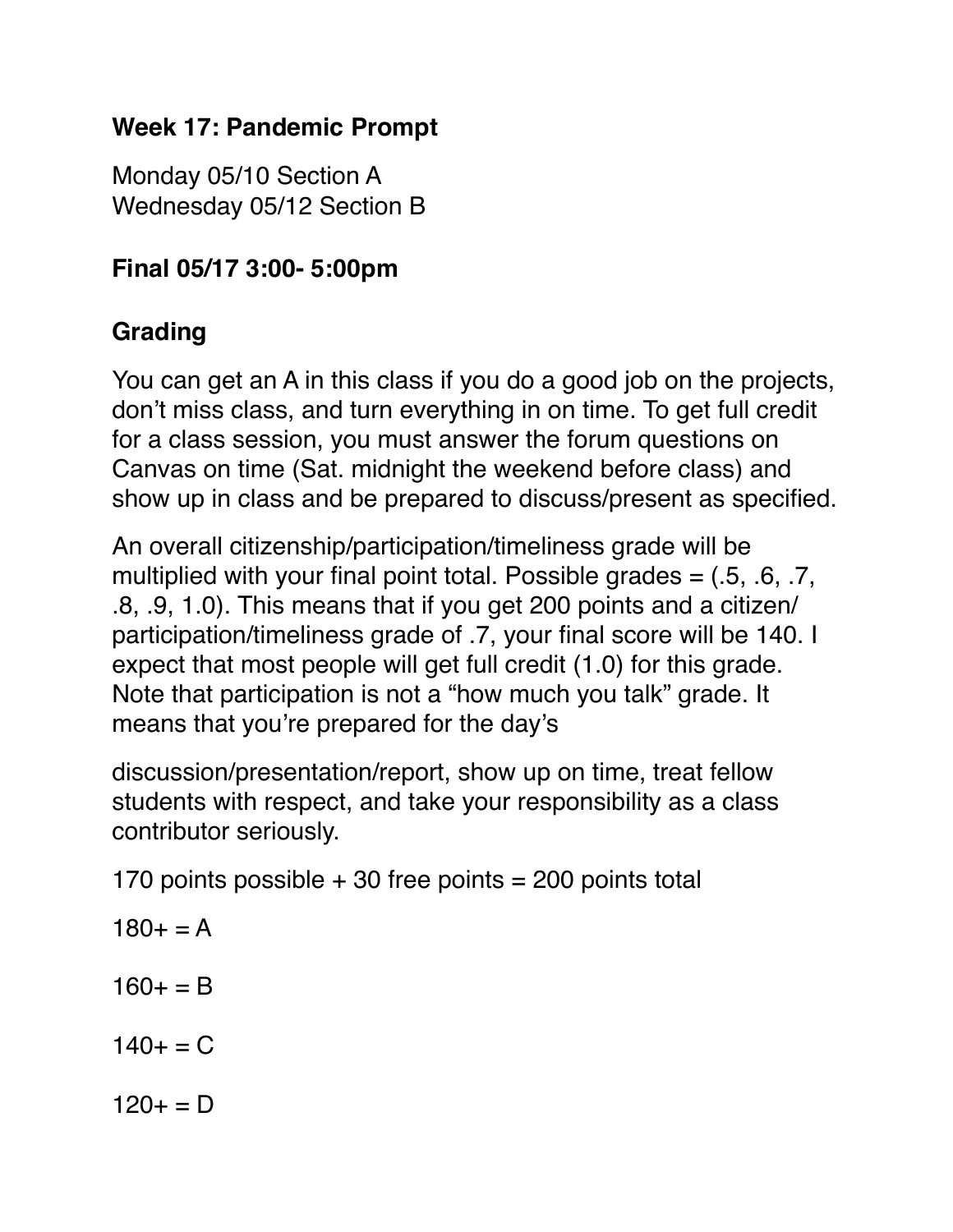119 and below  $=$  F

Grading questions

Q. What if I do the pre-class web submission but miss the class?

A. The highest you can get is a 4.9 for that class session.

Q. What if I attend the class but don't do the pre-class web submission? A. The highest you can get is a 5 for that class session.

Q. What if I do neither?

A. You will get a 0 for that class session.

Q. What is your late work policy?

A. Late work is not accepted because the whole point is to have something to discuss/ present in class. You are an essential part of the course content.

#### **Attendance & grading**

Please note the following concerning final grades—

If you miss three classes you will get no higher than a C. If you miss four classes you will get no higher than a D. If you miss five classes you will fail.

## **Art program goals addressed in course**

• Acquire a basic knowledge, theories, and concepts about art; develop a foundation of art skills and a high level of craft; communicate ideas and concepts through writing, speaking and art making; acquire a competency with the tools and technologies associated with the visual arts.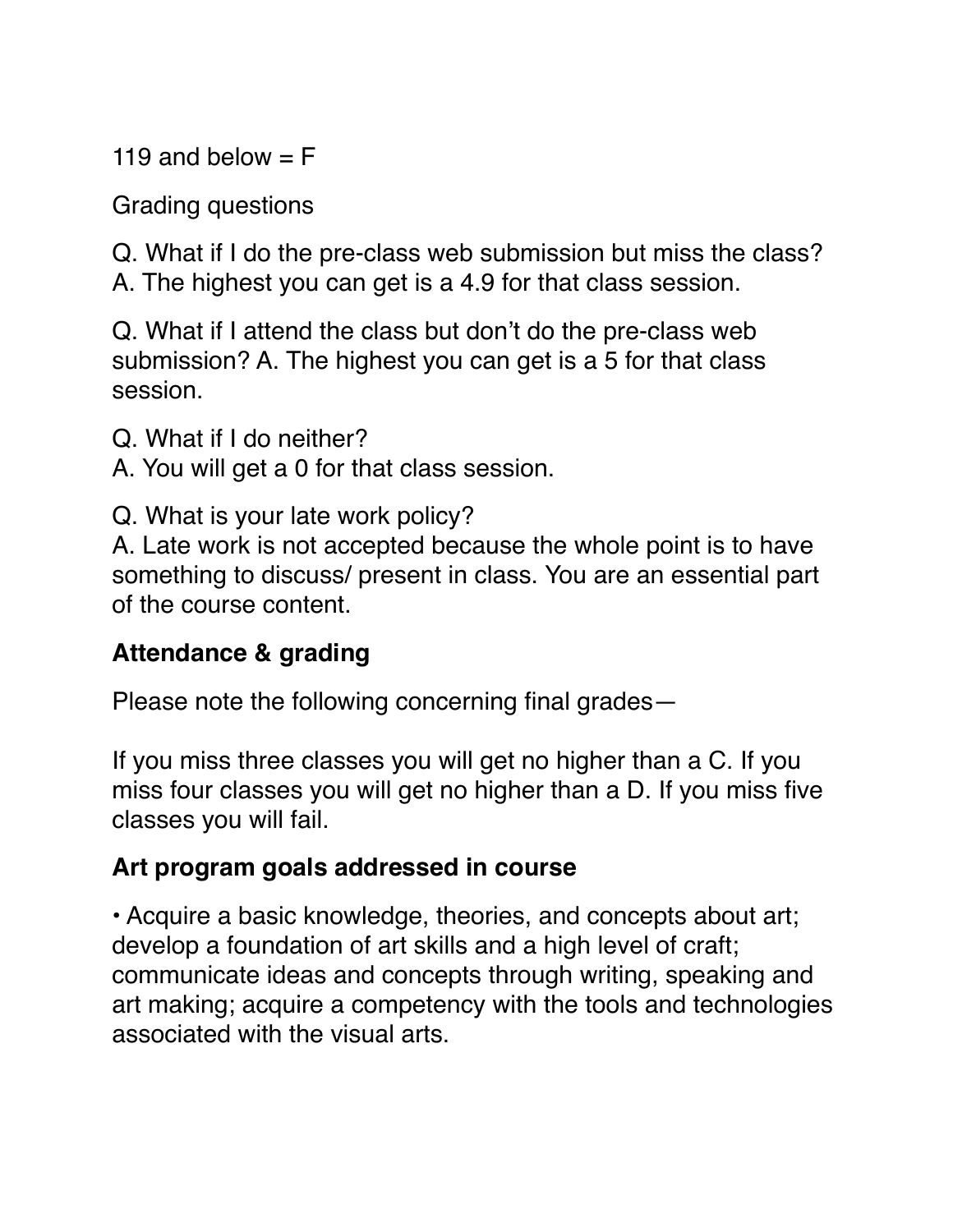• Develop an understanding of the theoretical, cultural, and historical contexts of art.

• Apply processes of generating and solving problems in art; analyze, interpret and question traditional methodologies and preconceived notions of art and art making.

• Develop an appreciation and tolerance of diverse perspectives dealing with art, culture teaching and learning.

• Develop a career path for an art profession or an art-related field; develop an understanding of the demands and expectations of that area of art profession or art field

#### **Course student learning outcomes**

• Develop an assessment portfolio. Articulate interests, strengths and weaknesses and know how to tailor upper division class choices accordingly.

• Acquire knowledge of paths of study, instructional approaches, expectations, advisement options and career possibilities for various Art Department concentrations.

• Demonstrate understanding of the nature of art discourses.

## **About me**

I am a sculptor and have been teaching at CSUN since 2011. I have taught 3D foundation courses and been involved with graduate critiques. I got my MFA in sculpture at Tyler School of Art in Philadelphia and lived in NYC until 2001. I then moved to Los Angeles where I have been teaching art ever since.

## **Required text/supplies**